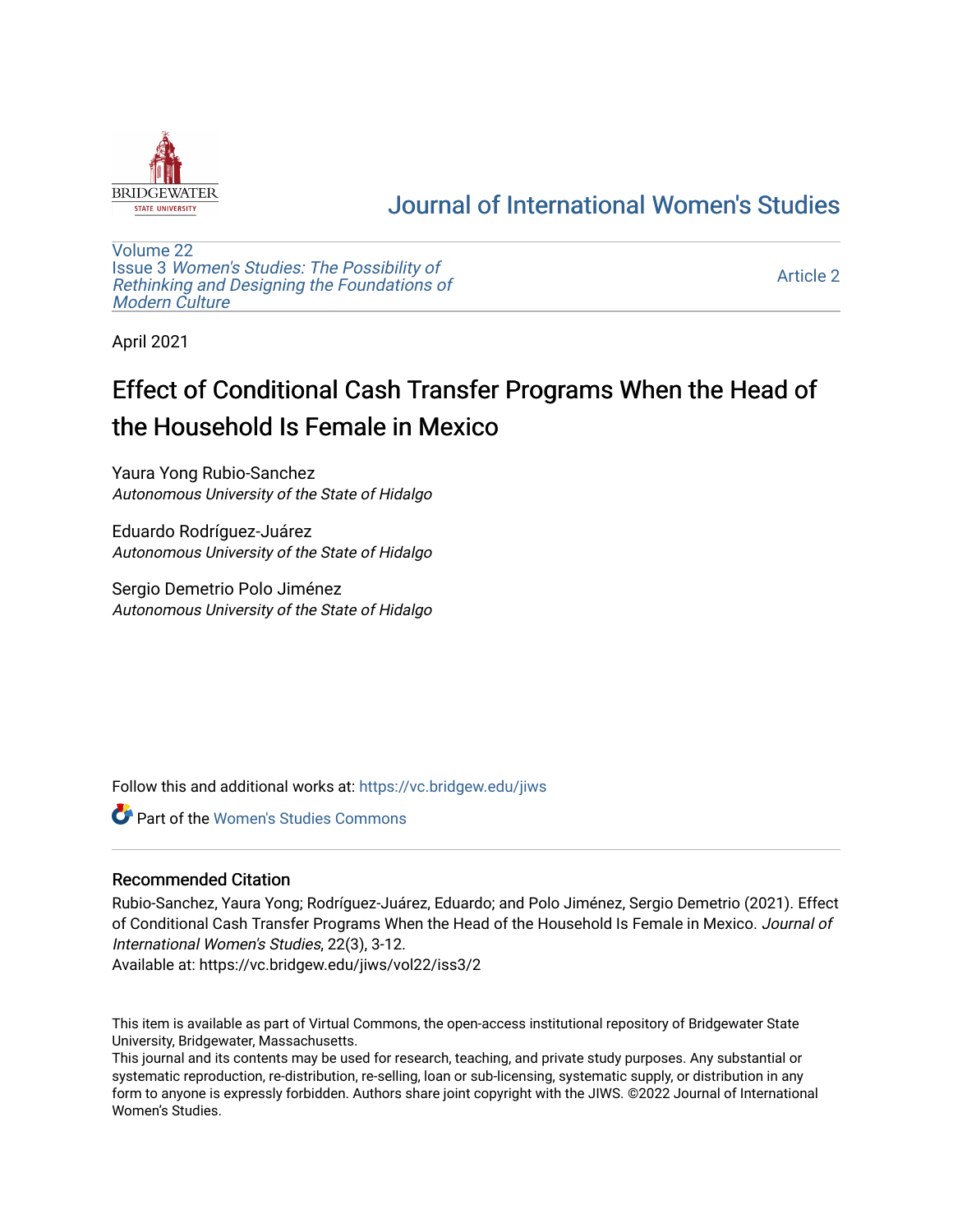Rubio-Sanchez et al.: Cash Transfer Programs When the Head of the Household Is Female

This journal and its contents may be used for research, teaching and private study purposes. Any substantial or systematic reproduction, re-distribution, re-selling, loan or sub-licensing, systematic supply or distribution in any form to anyone is expressly forbidden. ©2021 Journal of International Women's Studies.

## **Effect of Conditional Cash Transfer Programs When the Head of the Household Is Female in Mexico**

By Rubio-Sanchez, Yaura Yong <sup>[1](#page-1-0)\*</sup>, Rodríguez-Juárez, Eduardo<sup>2</sup>, and Polo Jiménez, Sergio Demetrio<sup>3</sup>

#### **Abstract**

The objective of this article is to examine the impact of the OPORTUNIDADES-PROSPERA conditional cash transfer program on women heads of household in Mexico. The target of the empowerment of women household heads in the program is predominantly focused on developing human capital, shown by the increase of children in the school by the women household heads. The database was based on the data gathered through the Survey unique questionnaire of socio-economic information (CUIS) realized by the Social Development Secretariat (SEDESOL), through the PROSPERA National Coordination, which operate the OPORTUNIDADES-PROSPERA Program. The database that was analyzed consisted of 3,762 families that profited between 2004 and 2017 and settled in the 32 states of the Mexican Republic. We drew on Amartya Sen's capabilities theory and Martha Nussbaum's later contribution to this theory, to analyse the data which focused on the capacities necessary for women to achieve the desired well-being and overcome the condition of inherited poverty. A methodology with a quantitative-descriptive approach is used through two comparisons. The first focus is on the beneficiary households of the OPORTUNIDADES-PROSPERA program, and the second focus is on the total income of the beneficiary families of the program. This method allows the researcher to have a subjective view of the studied phenomenon and to understand the social world associated with that program. After conducting this study, we concluded that most of the households that entered the program have changed the composition of the head of household. This is because the new access to income transfer has provided some benefits to these women in terms of empowerment. The results show us that the conditional cash transfer programs in households headed by women are not always enough to overcome initial poverty. Also, governments have not been able to combat poverty that affects households headed by women.

*Keywords***:** Conditional cash transfer, gender, poverty, women head household, Mexico.

<span id="page-1-0"></span><sup>&</sup>lt;sup>1</sup> Doctorate student in Administrative-Economic Sciences, at the Institute of Administrative Economic Sciences (ICEA), Autonomous University of the State of Hidalgo (UAEH), Mexico. Her interest is related in women's studies and poverty. She is also involved in women's empowerment activities in Mexico. Email[: ru108962@uaeh.edu.mx](mailto:ru108962@uaeh.edu.mx) ORCID[: https://orcid.org/0000-](https://orcid.org/0000-0002-7338-459X) [0002-7338-459X](https://orcid.org/0000-0002-7338-459X) \*Corresponding author

<sup>&</sup>lt;sup>2</sup> Full-time Research Professor at the Institute of Administrative Economic Sciences (ICEA), Autonomous University of the State of Hidalgo (UAEH), Mexico. His interest is related in poverty, gender and employees. Email[: eduardor@uaeh.edu.mx](mailto:eduardor@uaeh.edu.mx) ORCID: <https://orcid.org/0000-0002-2232-7544>

<sup>&</sup>lt;sup>3</sup> Full-time Research Professor at the Institute of Administrative Economic Sciences (ICEA), Autonomous University of the State of Hidalgo (UAEH), Mexico. His interest is related in development and corporate governance. He has directed several doctoral theses on various research topics. Email[: sjimenez@uaeh.edu.mx](mailto:sjimenez@uaeh.edu.mx) ORCID:<https://orcid.org/0000-0002-6137-5549>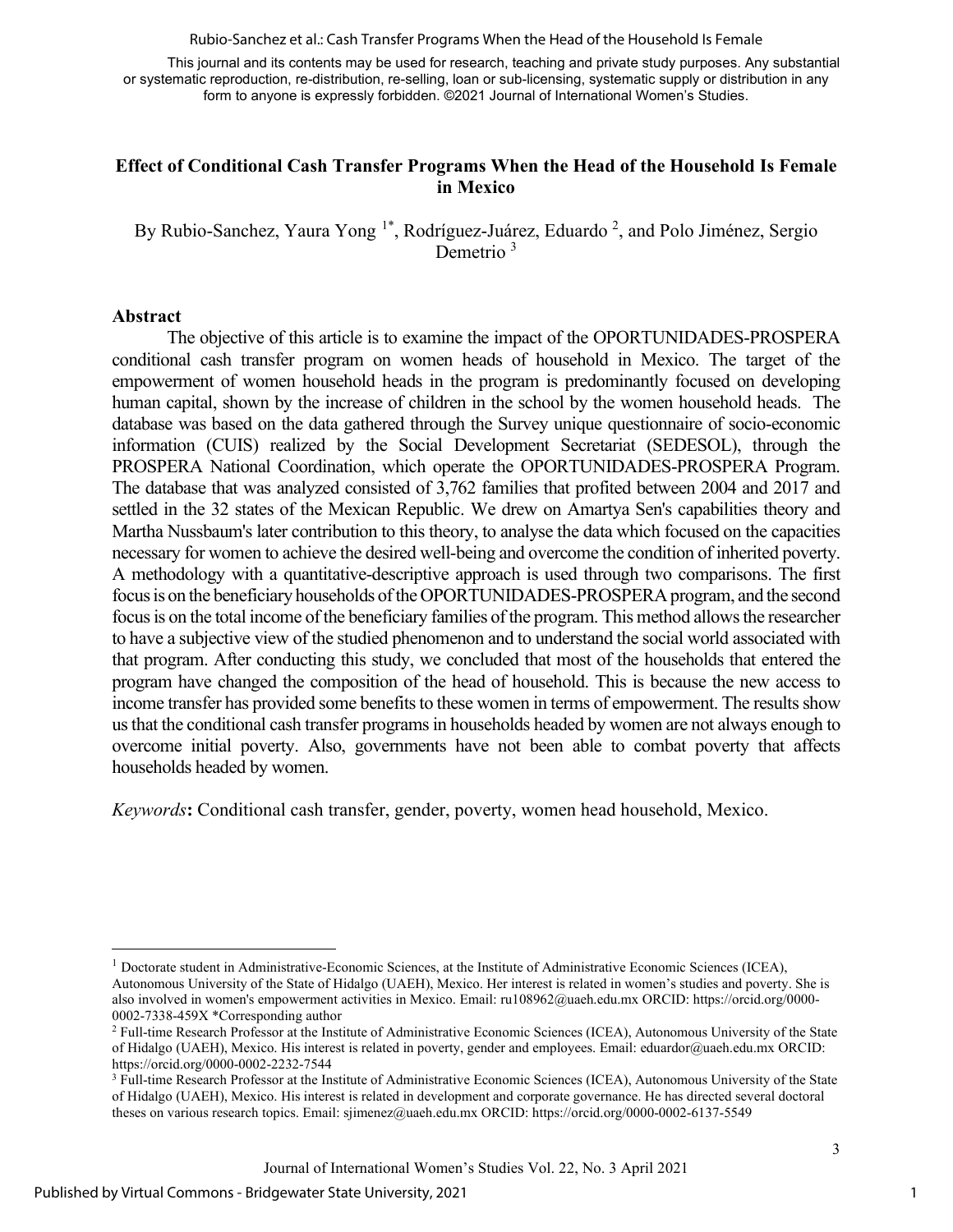## **Introduction**

The goal of the conditional cash transfer programs is to eradicate generational poverty and generate competitive human capital in the poorest families (Bergmann & Tafolar, 2014). Conditional cash transfer programs have been implemented in various countries around the globe, and their objective is to achieve human development. This type of program has been carried out in 52 countries, of which 17 are located in Latin America (Mariano, 2020). In Latin America, those implemented in Brazil and Mexico stand out. Brazil stands out for having the most successful conditional cash transfer program in the world called Bolsa Familia. In Mexico, the OPORTUNIDADES-PROSPERA Program was one of the first conditional cash transfer programs in Latin America.

Throughout history, the Mexican government has sought different ways to combat poverty, which is why it implemented different social policies to achieve it. But it wasn't until the 1970s that these efforts were more palpable. And although they mainly focused on strengthening human capital through access to education, they did not have a multidimensional vision of poverty. Realizing this lack of multidimensionality in the programs that were being implemented, the Mexican government decided to act and create a program that would encompass this vision of poverty. In 1997, the Education, Health and Food program was implemented in Mexico, which is known by its acronym in Spanish, PROGRESA.

PROGRESA not only focuses on education, like the previous programs, but also includes nutrition and health since its goal is to develop the human capital of the most vulnerable families on these three elements. The stipend is given directly to the mother of the family, regardless of who is the head of the household. The money transfers are bi-monthly and under the condition that they send their children to school, attend routine health check-ups, and receive workshops on preventive health care. In 2001, it changed its name to OPORTUNIDADES, which was maintained until 2014, where it was changed to PROSPERA. In 2004, the name was changed because the program was added to the linkage of the families who benefitted from it. So, they did not depend only on the subsidy received, it was feasible to increase their income, and more families could be able to exceed the poverty thresholds in which they were.

In this article, a thorough analysis will be conducted to understand the OPORTUNIDADES-PROSPERA Program. The families will be analysed, since they joined the program, and until the last recorded follow-up, these households are distributed in all the states of the Mexican Republic. The 2030 millennium goals have made it relevant to study the gender perspective of households to find out if a great stipend is necessary for families headed by female heads of household (Nations, 2018). Because this program does not focus exclusively on female heads of the household, the purpose of this work is to find out if the households benefited by the OPORTUNIDADES-PROSPERA Program have had an impact on the heads of household and if it has positively affected the income of benefited families. Our hypothesis is that households benefiting from a monetary resource transfer program will be impacted when it come to the sex of the head of household. Taking into consideration these hypotheses: H1: the households benefited by a cash transfer program will have an impact on the sex of who heads them, H2: the households headed by women are located in the most marginalized strata of poverty, and H3: the households headed by women overcome initial poverty and achieve well-being when they are supported by conditional cash transfer programs.

The first section of this article will focus on the theoretical analysis of poverty and its effects on women. In the second section, we will focus on the method used to do the analysis. The third section presents the results, and I contrast them with the hypotheses raised. The fourth section is the conclusion that will be drawn from the previous sections.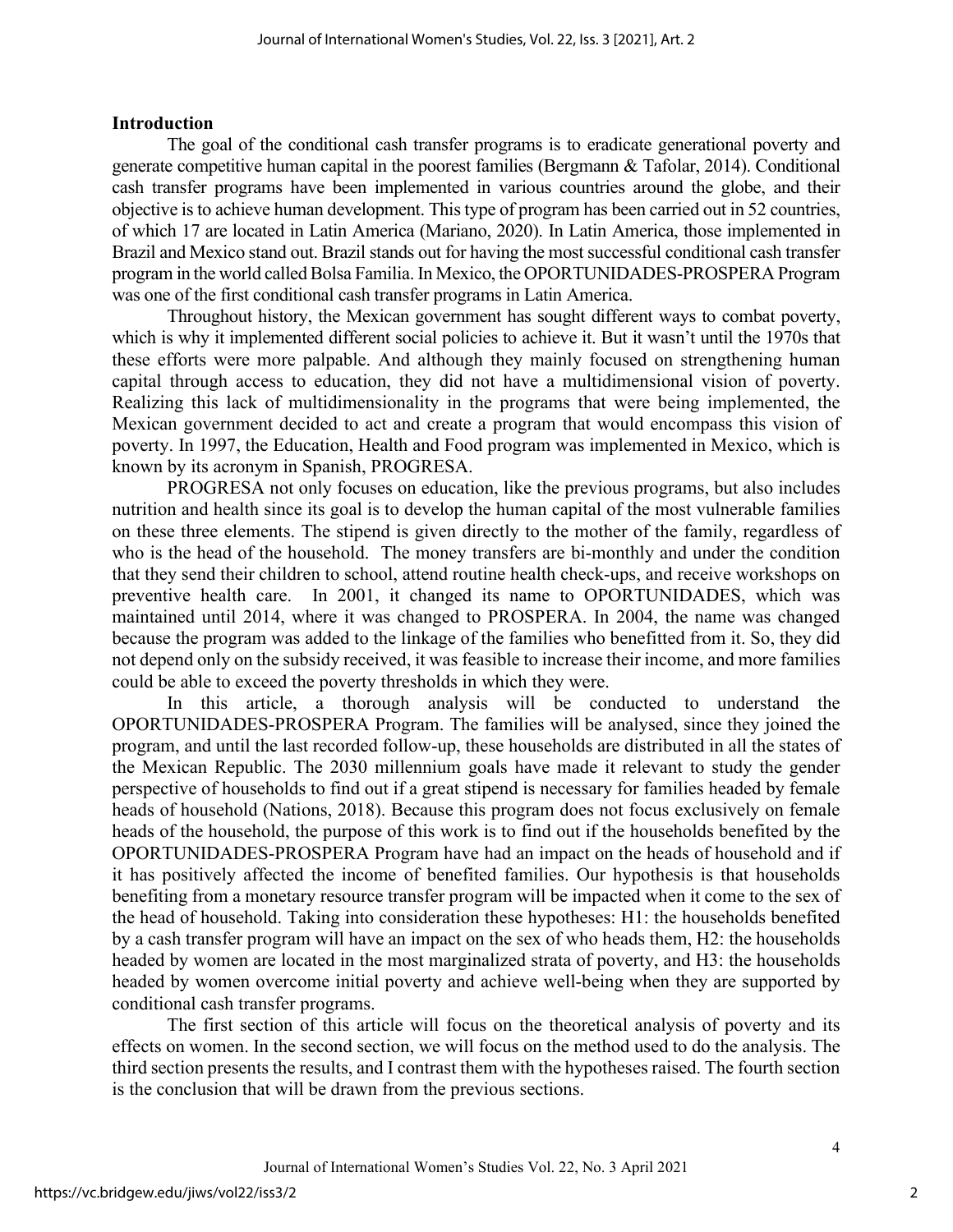### **Review of previous literature**

The phenomenon of poverty is a complex problem that affects every country in the world, to varying degrees. Mexico is not an exception because of its search to implement actions that will help fight poverty and after the economic crisis of 1982, which affected Latin America. Mexico's government had to rethink its economic policy that focused on import substitution industrialization (ISI), and it has fully entered Neoliberalism now. International organizations helped Mexico make a faster transition. It retook the 3 pillars of neoliberalism: trade liberalization, financial deregulation, and privatization.

Neoliberalism arose in the post-war period and was originated from the thinking of the authors' Herbert Spencer, Jacques Rueff, and Friedrich A. Hayek. The latter was the chief promoter of the Neoliberal model that took up the principles of liberalism towards an exchange of goods in a free market, which would cause the development of (Hayek, 1945). According to the studies of Novelo (2004) in Latin America, structural reforms and the free market have only exacerbated capitalist relations of production, which has resulted in an increase in poverty and the marginalization of the social strata with less income.

Understanding what poverty is, it is necessary to remember the most prominent concepts, among them is that of Sen (1999), who defines poverty as the deprivation of the fundamental freedoms that the individual needs plenty develop. This concept outlines the thoughts of poverty from a multidimensional point of view, since Sen considers lack of income to be only part of the problem of satisfying the basic needs of individuals. Alkire & Foster (2011) were the first researchers to have an approach to a multidimensional measurement of poverty. They took up the ideas of Amartya Sen and made them concrete by developing a multidimensional measurement of poverty. In this work by Alkire and Foster, they mathematically show how the multidimensional poverty measurement is better than the traditional one-dimensional measurement of poverty through income.

Focusing on poverty as a multidimensional problem, G. Sen (1998) asserted that poverty cannot be seen only through an individual but must be analyzed from a family point of view, since the different roles of individuals within the family could support the situation of poverty. Also, the study of Benería & Sen (2014) made a feminist analysis of third world households and realized that it is impossible to ignore what happens within the households of families in poverty since there is an intertwining of relationships such as gender and class. Returning to the vision of gender poverty was Nussbaum (1992), who took up Amartya Sen's theory of capacities developed in 1979, and gave it a gender approach since she argues that women have capacities inferior to those of men. Nussbaum argued for the need for governments to implement actions aimed at minimum respect for the human dignity of women. She provides ten central functional human capacities to achieve the much-desired equality of capacities between men and women. Butler (2015) argues that there are no sexual roles or gender roles, significantly or biologically inscribed in human nature, each role is assigned by the culture or the environment where the individual develops. Regarding the heads of households, Rallu (2017) says that women heads of households, alone with children, are the households that tend to fall into the most marginalized quartiles. Female-headed households have fewer educational, health, and employment opportunities for themselves and their children.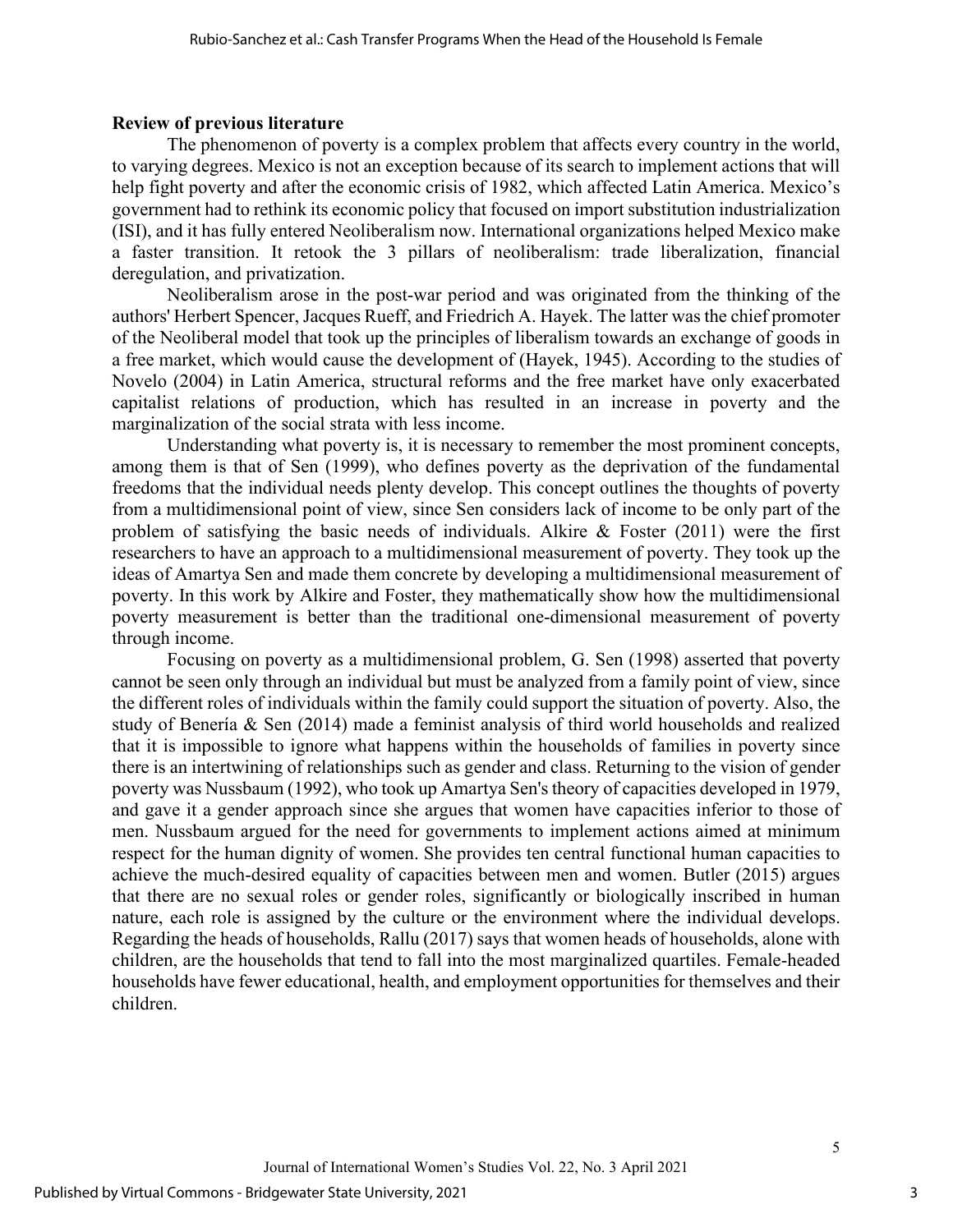#### **Methods**

The empirical study is based on the single socioeconomic information questionnaire (CUIS), which is the instrument that the Social Development Secretariat (SEDESOL)—which is to operates the OPORTUNIDADES-PROSPERA Program— uses to collect information from households both to incorporate them into the program and to monitor their beneficiaries.

In 2004, 3,762 beneficiaries of the OPORTUNIDADES-PROSPERA program were incorporated and were followed up in 2007, 2011, and 2017. Four stages were proposed to address the study of the problem: 1) Compilation of the database, 2) Delimitation of the beneficiaries to study 3) Analysis of the information and getting results, and 4) Interpretation of results and conclusions.

1) Compilation of the database: The necessary steps were taken with SEDESOL so that through the PROSPERA National Coordination it will provide the newest database of the beneficiaries of the OPORTUNIDADES-PROSPERA Program for the period 2004-2018.

2) Delimitation of the beneficiaries to study: Due to the magnitude of the database provided, and because the follow-ups are not carried out with specific periodicity, it was determined to use those incorporated in 2004, and they would have had their follow-up in the same years. Besides, these families were distributed in all the states of the Mexican Republic, which gave us the 3,762 beneficiary households analyzed.

3) Analysis of information and obtaining results: A quantitative-descriptive analysis of the characteristics of the beneficiary families was carried out, which focused more on studying the head of the household through their gender and the total income of the families, comparing them with the poverty lines of the years of study.

4) Interpretation of results and conclusions: the analysis of the information was contrasted with the previously exposed literature review to be able to interpret the results. The general conclusion of the study of poverty included the benefit of the conditional cash transfer programs, and the particular results obtained from the OPORTUNIDADES-PROSPERA program.

#### **Results**



## *Study of the OPORTUNIDADES-PROSPERA Program*

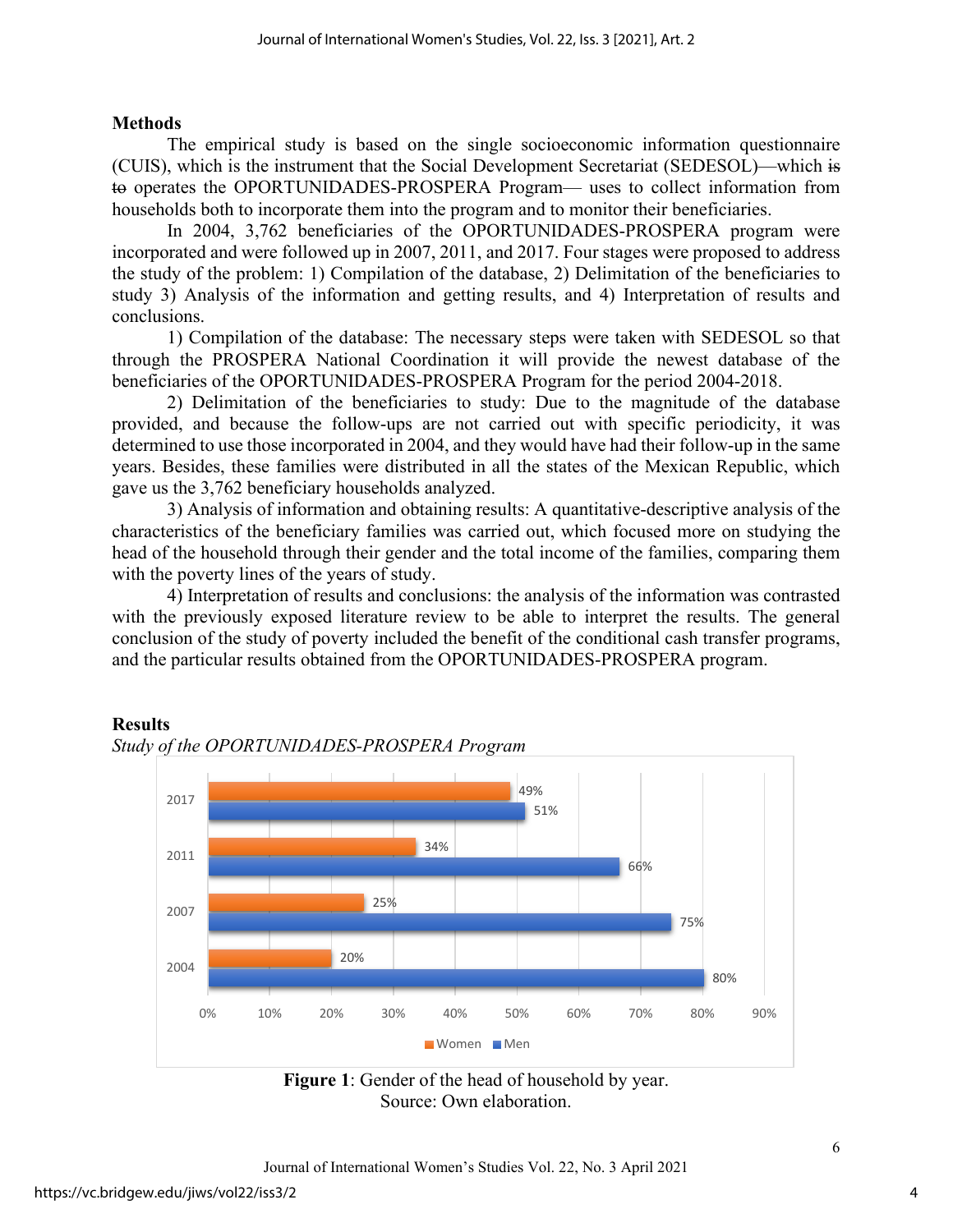Figure 1 shows that 3,762 families started in households headed by women with a proportion in 2004 of 20%, 2007 25%, 2011 34% and 2017 49%; while the proportion of men was 2004 80%, 2007 75%, 2011 66% and 2017 51%. In other words, the difference in households headed by men decreased over time since it began with a difference in 2004 of 60%, 2007 50%, 2011 32% and 2017 only 2%. This data is relevant because it means that 58% of the families that joined the OPORTUNIDADES-PROSPERA Program were headed by a male, but by 2017 these households were already headed by a woman. Therefore, the H1 hypothesis is confirmed that households benefiting from a program of monetary transfer of resources will have an impact on the sex of who heads them. This supports the studies carried out by Asmorowati et al., (2019), Amanasio & Velérie (2010), Adato, de la Briere, Mindek & Quisumbing (2000) which argue that stipends give this benefit to women and empower them since they take control of the resources, so there are changes in the behavior of the observed households.

## **Total household income**

| <b>Stratum</b> | Income per<br>household<br>(Mexican<br>pesos) | Year | <b>Denomination by income</b> |
|----------------|-----------------------------------------------|------|-------------------------------|
| I              | $0 - 472.07$                                  | 2004 | Extreme poverty               |
|                | $0 - 570.83$                                  | 2007 |                               |
|                | $0 - 712.77$                                  | 2011 |                               |
|                | $0 - 979.31$                                  | 2017 |                               |
| $\rm II$       | $472.08 - 972.68$                             | 2004 | Poverty                       |
|                | $570.84 -$                                    |      |                               |
|                | 1,132.23                                      | 2007 |                               |
|                | $712.78 -$                                    |      |                               |
|                | 1,378.05                                      | 2011 |                               |
|                | $979.32 -$                                    |      |                               |
|                | 1,784.93                                      | 2017 |                               |
| Ш              | > 972.68                                      | 2004 | Not poor                      |
|                | >1,132.23                                     | 2007 |                               |
|                | > 1,378.05                                    | 2011 |                               |
|                | >1,784.93                                     | 2017 |                               |

**Table 1**: Stratification according to monthly household income.

Source: Own elaboration with information Coneval (2019).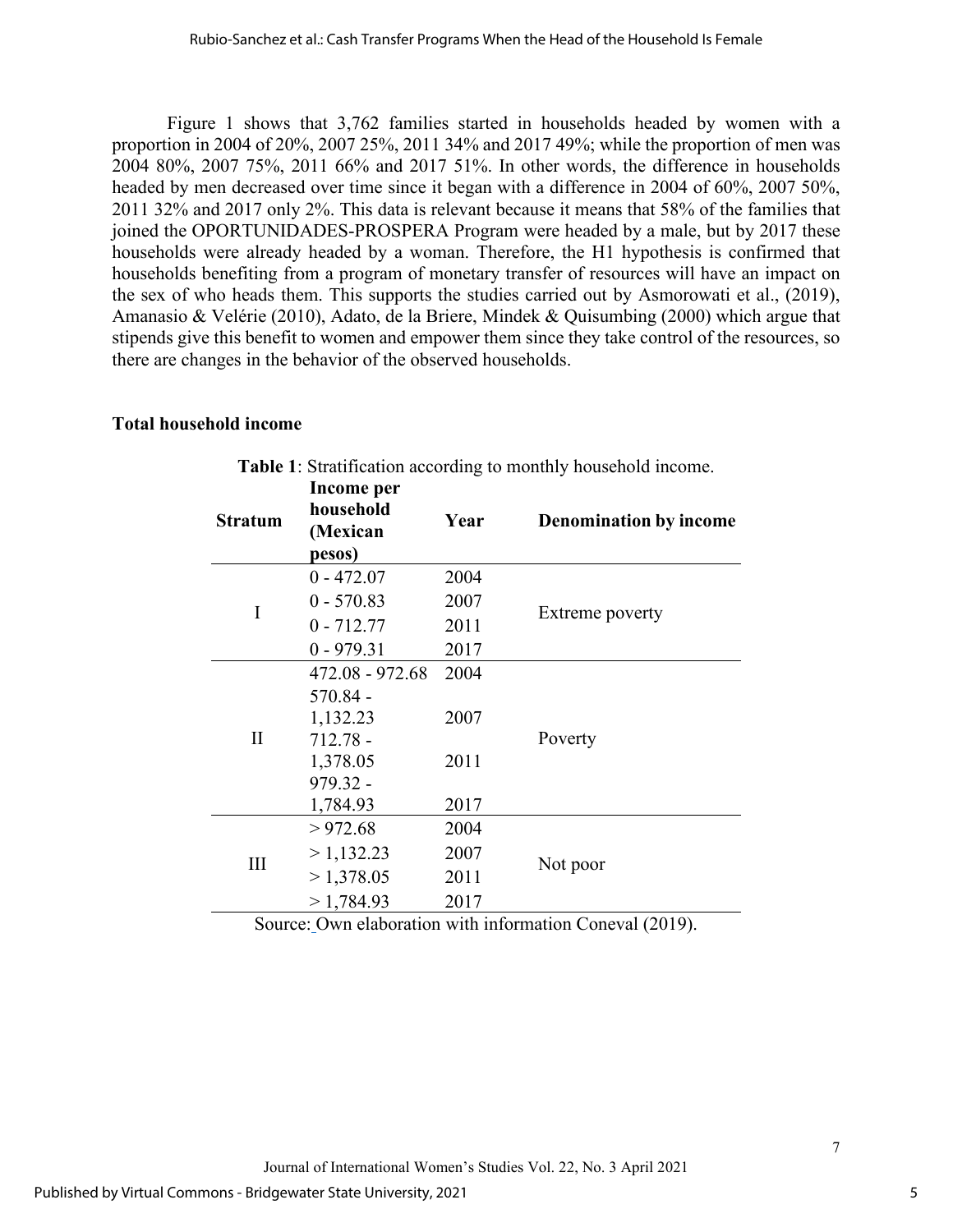

**Figure 2.** *Household income by stratum and sex Source: Own elaboration.*

According to Figure 2, when the households headed by women joined the OPORTUNIDADES-PROSPERA program in 2004, 78% were in the first stratum (Table 1). For 2007 it decreased by 8%, 2011 by 10%, and in 2017 only 24% compared to the year of incorporation. On the other hand, households headed by men represented in the first stratum (Table 1) began in 2004 with 55%, decreasing by 13% in 2007, 15% in 2011, and 20% for 2017 compared to the first year. Stratum II (Table 1) for female headship began in 2004 with 6%, 2007 increased by 16%, 2011 with 10%, and 2017 with 8% compared to the initial year. Concerning male headship in 2004, it was 33%, 2007 increased by 9%, 2011 remained at the same percentage as 2004, 2017 decreased by 13% compared to 2004. And stratum III (Table 1) for female heads of the household started in 2004 with 15%, 2007 decreased by 7%, 2011 increased by 1%, and 2017 increased by 17%. On the other hand, the head of the male household in 2004 had 12%, 2007 increased to 9%, 2011 increased 16%, and 2017 increased by 33%. Therefore, H2 is confirmed: households headed by women are located in the most marginalized strata of poverty. In addition to supporting the research by Rosenhouse, (1989), Buvinic, (1990), Buvinić & Rao Gupta, (1997), Chant, (1997), and Rallu (2017) where they refer to the vulnerability of households headed by women, this also supports that this condition makes them so that they are conditions of greater poverty than the  $\frac{100\%}{60\%}$ <br>  $\frac{100\%}{60\%}$ <br>  $\frac{100\%}{30\%}$ <br>  $\frac{100\%}{20\%}$ <br>  $\frac{100\%}{20\%}$ <br>  $\frac{100\%}{2004}$ <br>  $\frac{100\%}{2004}$ <br>  $\frac{100\%}{2004}$ <br>  $\frac{100\%}{2004}$ <br>  $\frac{100\%}{2004}$ <br>  $\frac{100\%}{2004}$ <br>  $\frac{100\%}{2004}$ <br>  $\frac{1$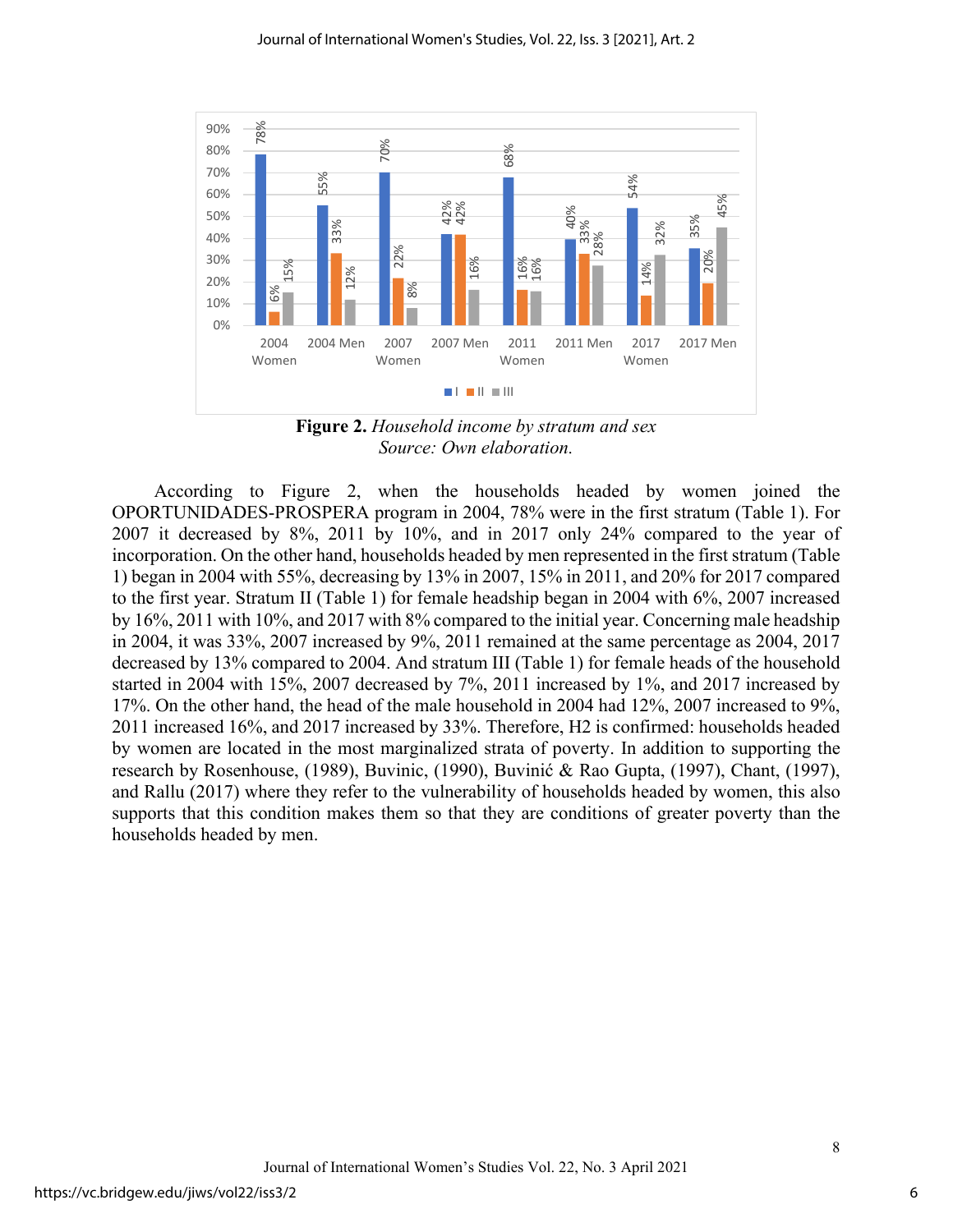

**Income of families that changed the sex of the head of the family from male to female** 

**Figure 3***. Income by stratum of households that changed the sex of their head of household from male to female Source: Own elaboration.* 

Figure 3 represented 58% of families that changed their head household (men-women). It is observed in Figure 3 that the first stratum begins in 2004 with 56%, 2007 decreased by 9%, 2011 decreased by 6%, and 2017 decreased by 5% compared to the first year. Stratum II started at 31%, increased by 8% in 2007, decreased by 3% for 2011, and in 2017 decreased by 17%. And in stratum III in 2004 it had 12%, 2007 increased by 3%, 2011 increased by 10%, and 2017 increased by 23%. With these numbers it is identified that the households that started in stratum I and II, 23% went to stratum III, which means that they surpassed the initial poverty of income that they found when joining the program, being headed by men.

Although 23% is a good number, it is not enough to accept the H3 hypothesis. So, the H3 hypothesis is rejected which states that female-headed households overcome initial poverty and achieve well-being if they are supported by conditional cash transfer programs. This hypothesis rejection is affirmed in the studies carried out by Nwosu & Ndinda, (2018), Haman (2019), Mariano (2019) and Chant (2016) which determined that the stipend of conditional cash transfer programs is not enough to get out of the initial poverty state. These families do not have actions aimed at the needs of women because this type of program is more focused on the development of the human capital of children.

## **Conclusion**

Conditional cash transfer programs are the result of the struggle of neoliberalism to carry out social policies, which are landed by social programs to try to stop the impoverishment generated by the economic policies of neoliberalism. Mexico, being in this type of approach, was one of the pioneers in the development of monetary transfer programs of resources. It has also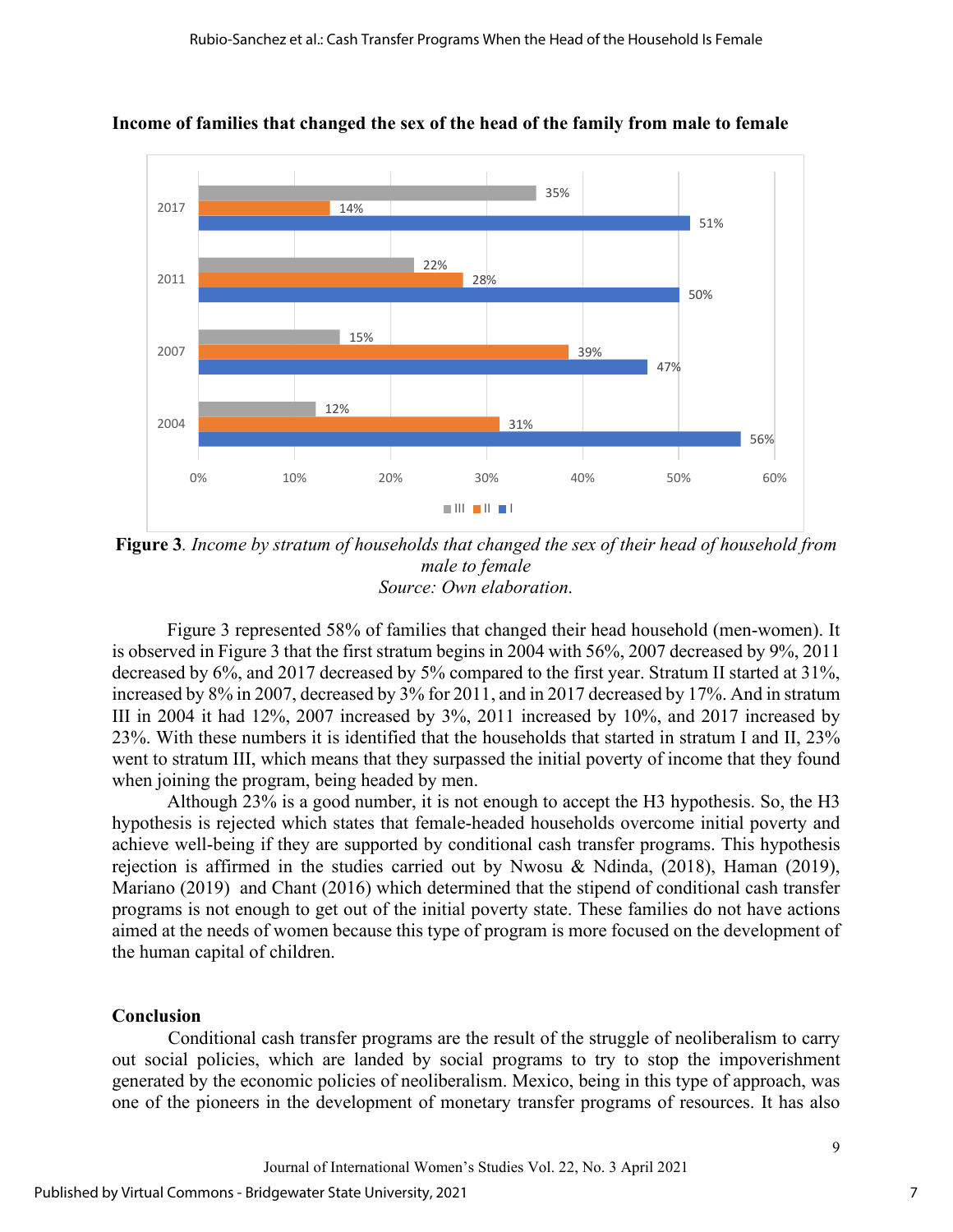joined the ideas of female empowerment, and this study shows that although these programs are a great contribution for households in poverty, they are not the answer to meet the needs of women. This is because they are focused on the human capital of the children of these households and have not developed the women or men heads of the family who head these households.

This research illustrated that improving the income conditions of the families and ensuring resources are managed by women has allowed changes in the composition of the families, since men's contributions are unnecessary for household support. But this research also indicated that changing the gender of households benefiting from this program from male to female does not generate the conditions for these households to overcome initial poverty.

These programs are a great contribution to ease poverty since it is difficult without this aid. It is possible to achieve the capacities of the individual that Amartya Sen argued for in 1979 and that he completed with integrating the family in 1998. Martha Nussbaum supplemented this theory in 1992, incorporating the capabilities of women. In the present-day, these capabilities have not been fully developed. As determined in the research, since it showed that although women are heads of household and receive the resources of the program, it does not need to be reflected in the overcoming of initial poverty since this did not happen in most cases.

The government of Mexico still has a long way to go to guarantee the access of human capital to the same conditions, regardless of whether its origin is poor or not. The government must also ensure that Mexican households, especially those headed by women, have the necessary tools to overcome their condition of poverty.

To summarize, there is not an entirely positive effect in households headed by women because this only impacts the composition of the household and does not result in the overcoming of initial poverty. The results show many times that when the family is headed by a woman, it is condemned to the poorest stratum.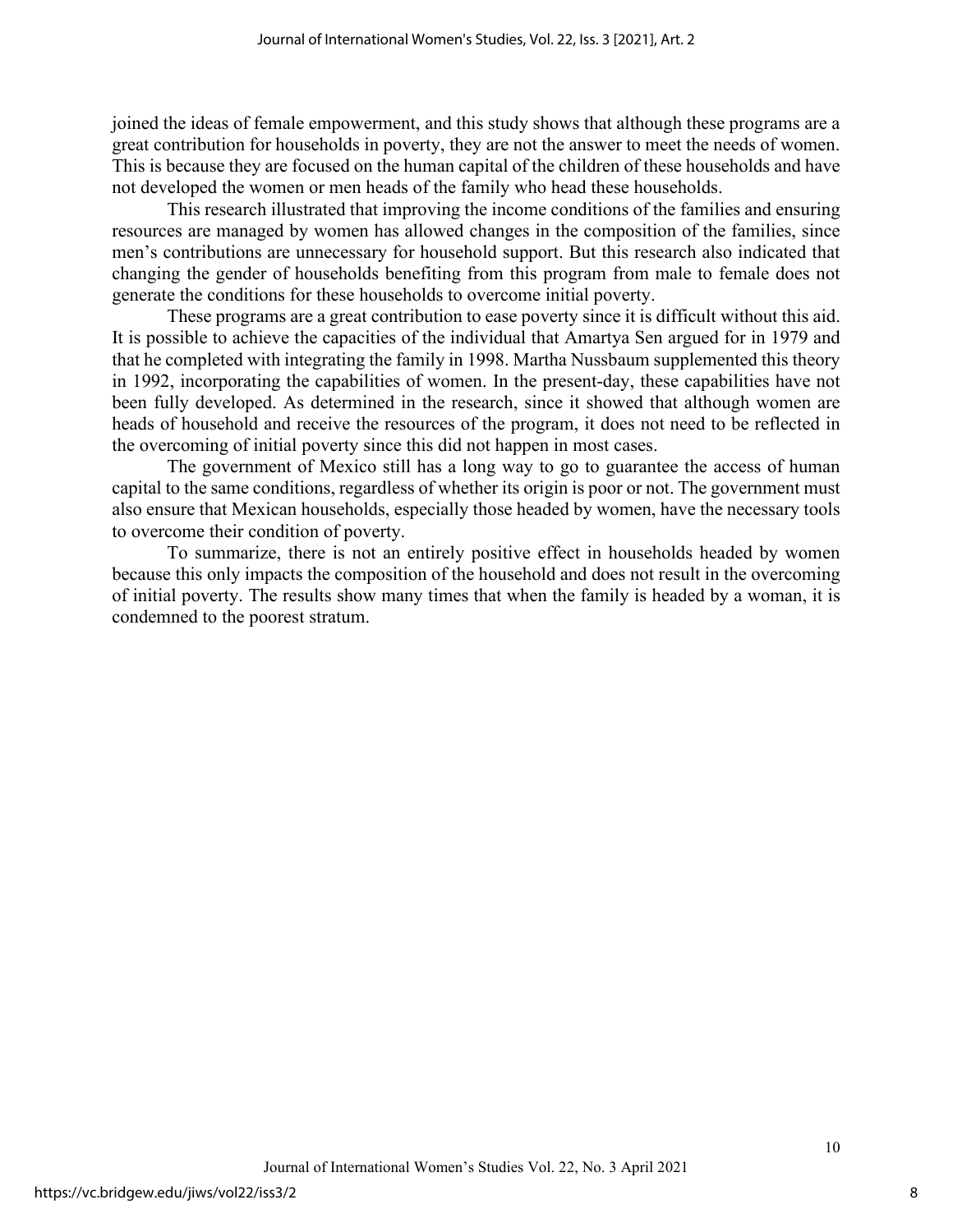## **References**

- Adato, M., de la Briere, B., Mindek, D., & Quisumbing, A. R. (2000). The Impact of Progresa on Women's Status and Intrahousehold Relations. *International Food Policy Research Institute*, *202*, 1–94.
- Alkire, S., & Foster, J. (2011). Counting and multidimensional poverty measurement. *Journal of Public Economics*, *95*(7–8), 476–487. https://doi.org/10.1016/j.jpubeco.2010.11.006
- Amanasio, O., & Velérie, L. (2010). Conditional cash transfers, women and the demand for food. *Institute for Fiscal Studies*, *10*(17).
- Asmorowati, S., Schubert, V., & Reindrawati, D. Y. (2019). Feminization of poverty program (PFK) and the empowerment of women heads-of-household in East Java, Indonesia. *Journal of International Women's Studies*, *20*(9), 43–53.
- Benería, L., & Sen, G. (2014). *Accumulation, Reproduction, and Women's Role in Economic Development: Boserup Revisited*. *10*(2), 463–464.
- Bergmann, C., & Tafolar, M. (2014). Combating Social Inequalities in Turkey Through Conditional Cash Transfers (CCT)? *Paper Submitted for the 9th Global Labour University Conference "Inequality within and among Nations: Causes, Effects, and Responses" May 15-17, 2014, Berlin School of Economics and Law.*
- Butler, J. (2015). Undoing gender. In *Gender Trouble: Feminism and the Subversion of Identity* (Vol. 3, Issue 2). http://www.amazon.co.uk/Parting-Ways-Jewishness-Critique-Directions/dp/0231146108%0Ahttps://dspace.library.uu.nl/handle/1874/368485%0Ahttp: //repositorio.unan.edu.ni/2986/1/5624.pdf
- Buvinic, M. (1990). *The vulnerability of woman-headed households: policy questions and options for latin america and the caribbean*.
- Buvinić, M., & Rao Gupta, G. (1997). Female-headed households and female-maintained families: Are they worth targeting to reduce poverty in developing countries? *Economic Development and Cultural Change*, *45*(2), 258–280. https://doi.org/10.1086/452273
- Chant, S. (1997). Women- Headed Households : Poorest of the Poor ? Perspectives from. *IDS Bulletin*, *28*(3), 26–48.
- Chant, S. (2016). Women, girls and world poverty: Empowerment, equality or essentialism? *International Development Planning Review*, *38*(1), 1–24. https://doi.org/10.3828/idpr.2016.1
- Coneval. (2019). *Pobreza en México | CONEVAL*. 2018. https://www.coneval.org.mx/Medicion/Paginas/PobrezaInicio.aspx
- Haman, O. Ben. (2019). Conditional and Unconditional Cash Transfer Programs : The Recent Experiences around the World. *International Journal of Research and Innovation in Social Science*, *III*(I), 210–219.
- Hayek, F. (1945). The Use of Knowledge in Society. *American Economic Review*, *35*(4), 519– 530.
	- https://apps.webofknowledge.com/CitedFullRecord.do?product=WOS&colName=WOS &SID=E5XBv5OhxOjXHd5gzAH&search\_mode=CitedFullRecord&isickref=WOS:A19 90EL11600004&cacheurlFromRightClick=no
- Mariano, S. (2019). Gender and Feminine Autonomy in Brazil's Bolsa Família Program. *International Journal of Business and Social Science*, *10*(7), 50–59. https://doi.org/10.30845/ijbss.v10n7p7
- Mariano, S. (2020). Conditional cash transfers, empowerment and female autonomy: care and paid work in the Bolsa Família programme, Brazil. *International Journal of Sociology*